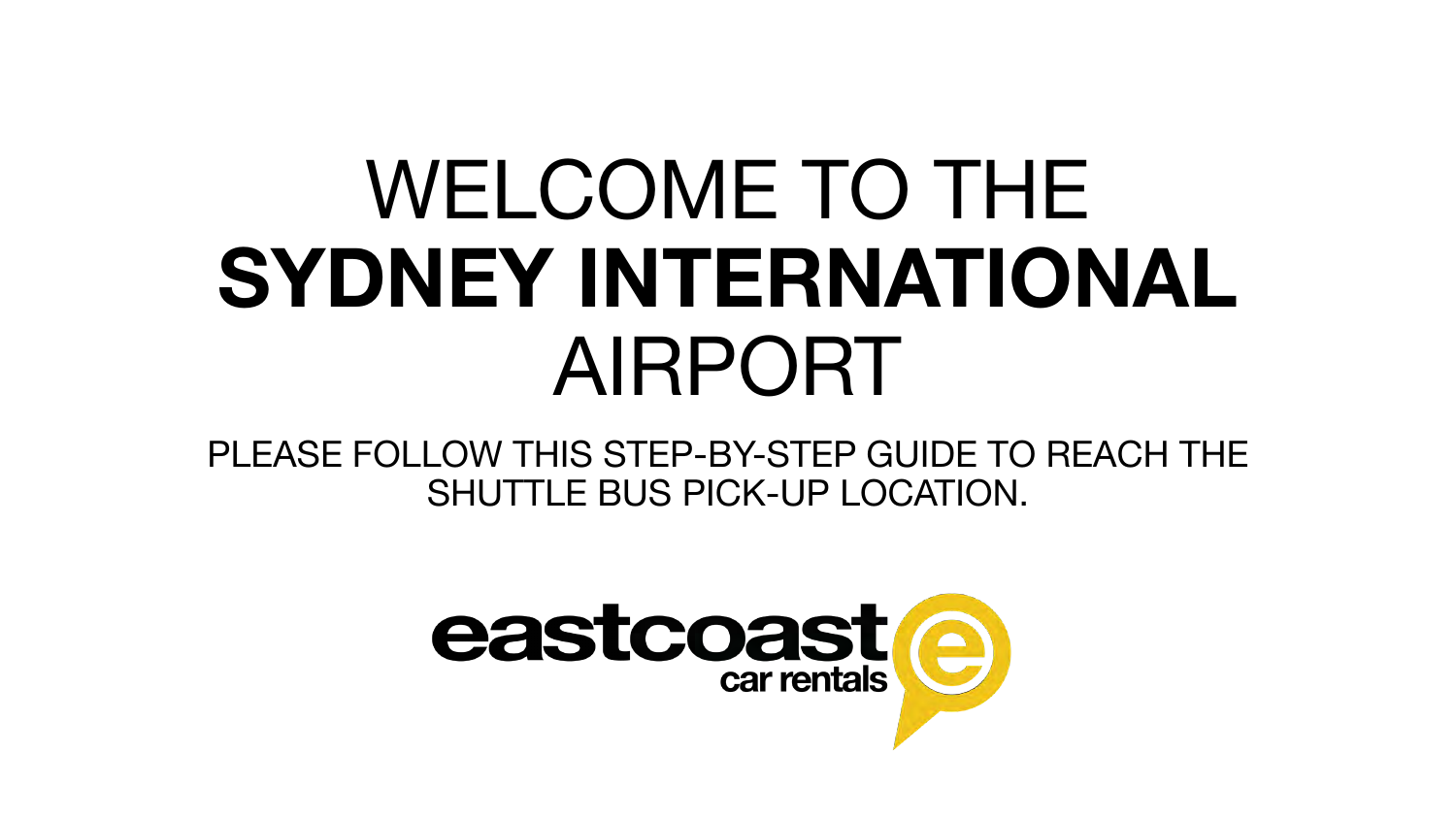Step 1: Once you've cleared customs walk towards McDonalds at the end of the hall following the signs to Domestic Transfer and Buses.



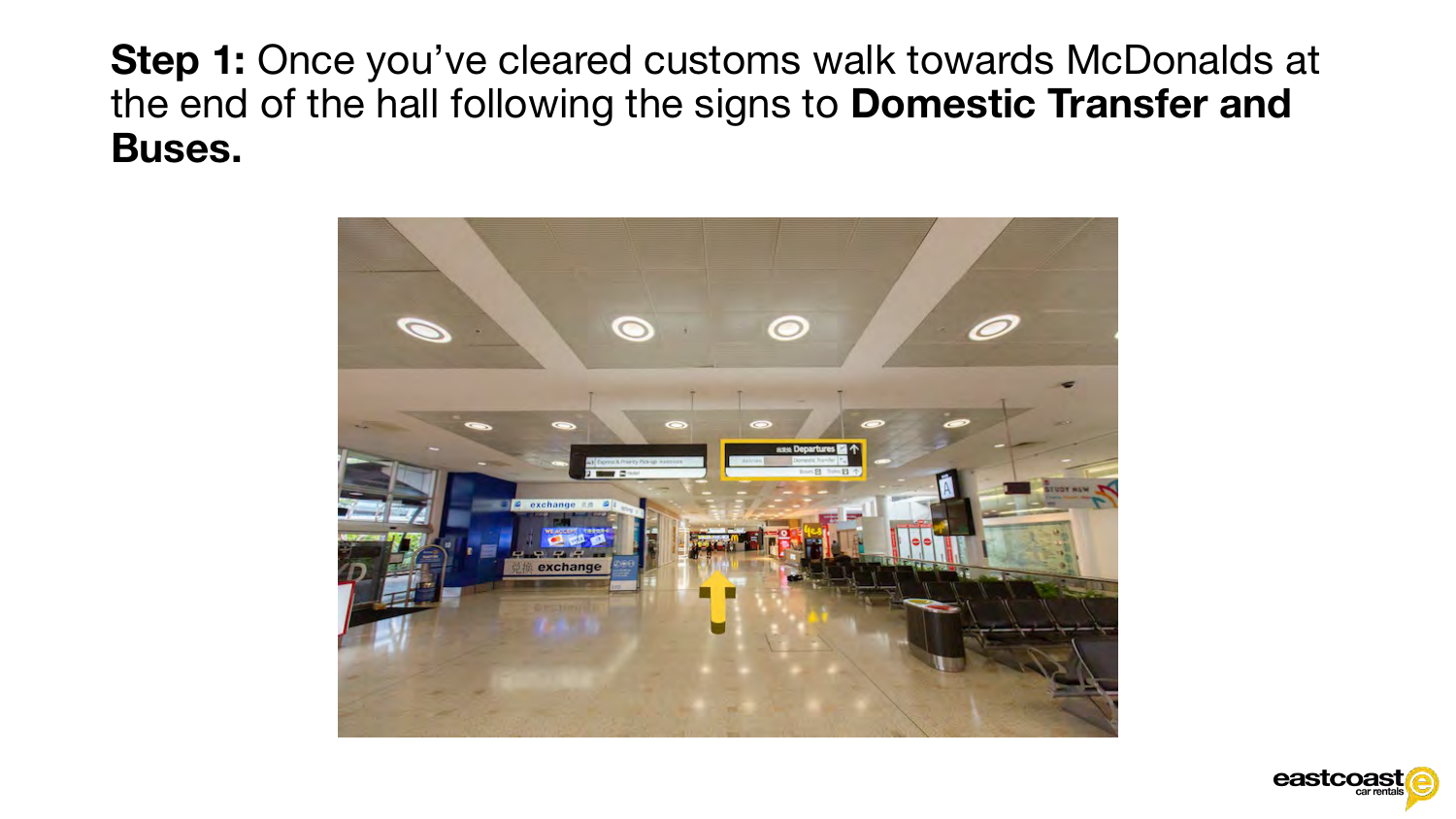# Step 2: At McDonald's turn RIGHT following signs to Domestic Transfer and Buses.



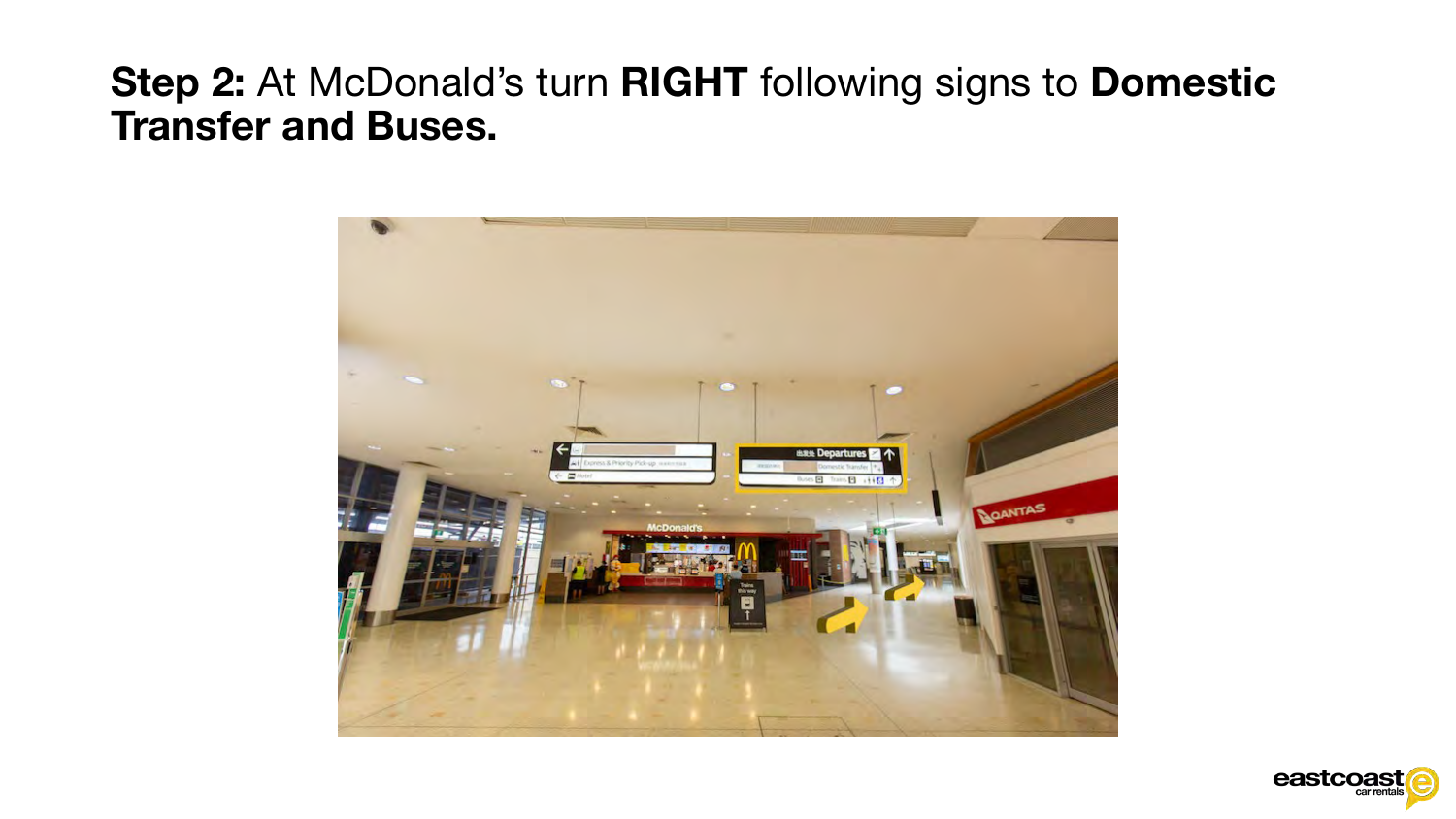# Step 3: Continue STRAIGHT.



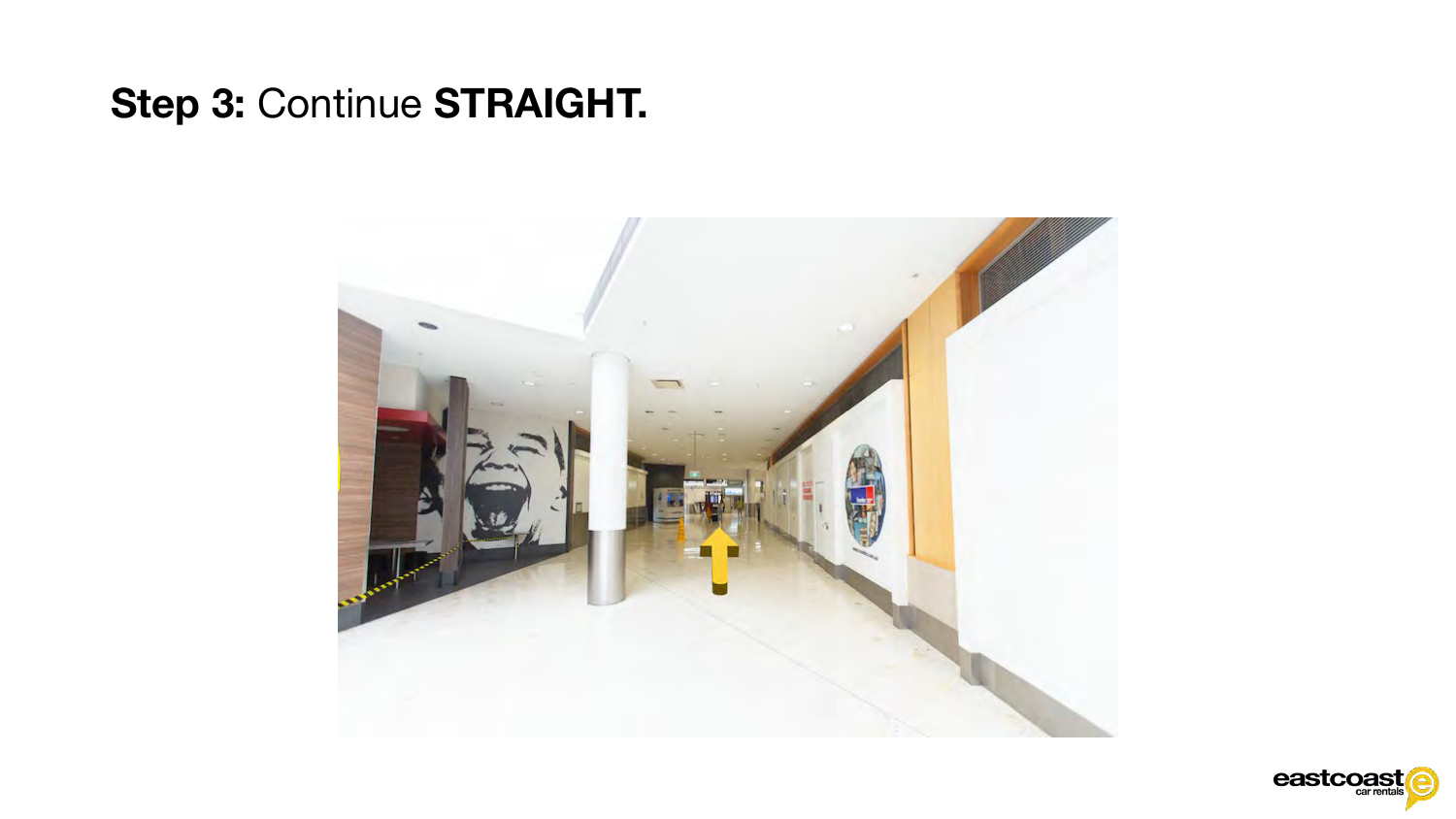# Step 4: Continue LEFT making your way past the currency exchange following signs to Domestic Transfer & Buses



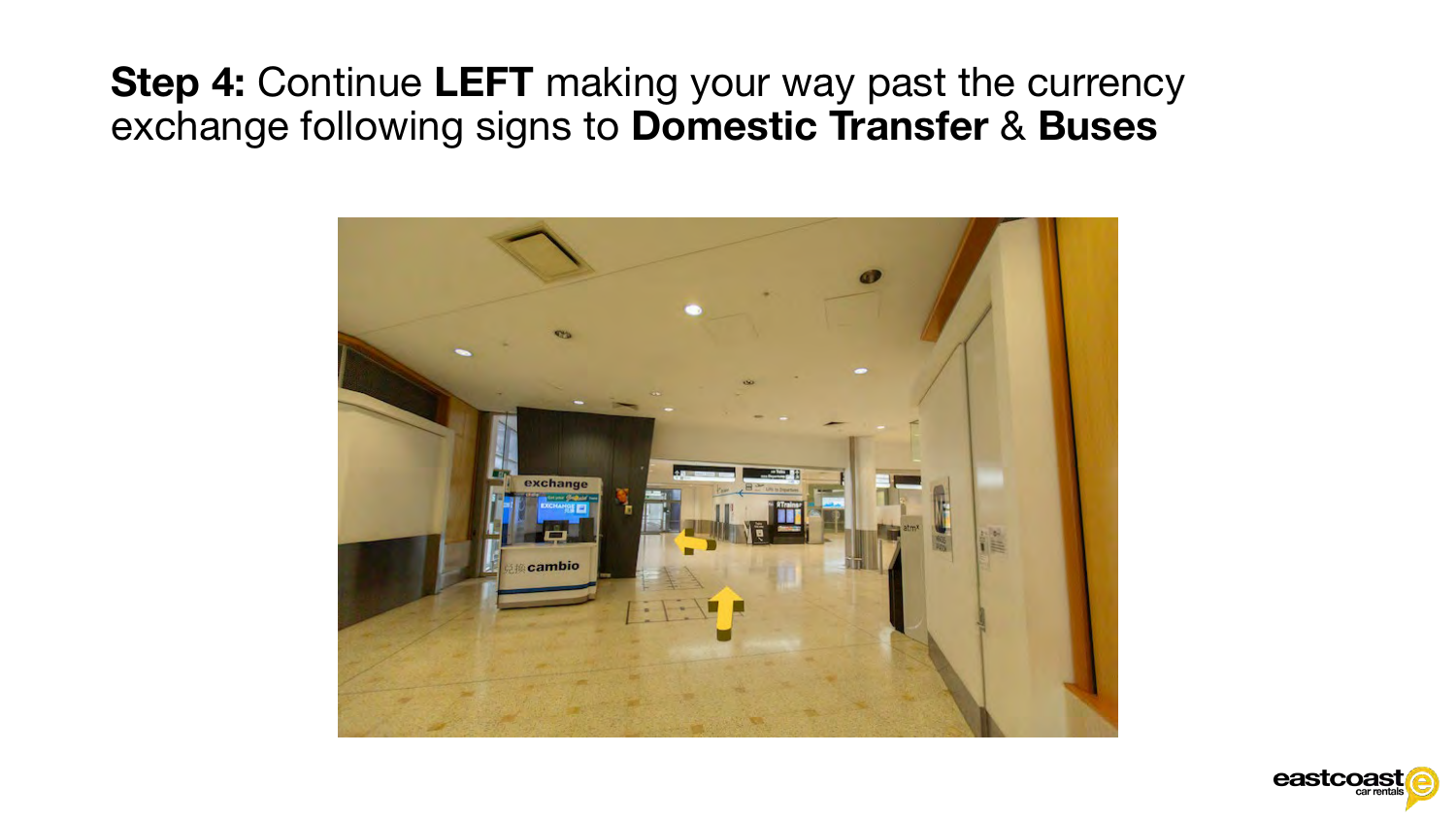### Step 5: Continue STRAIGHT following signs to Domestic Transfer & Buses.



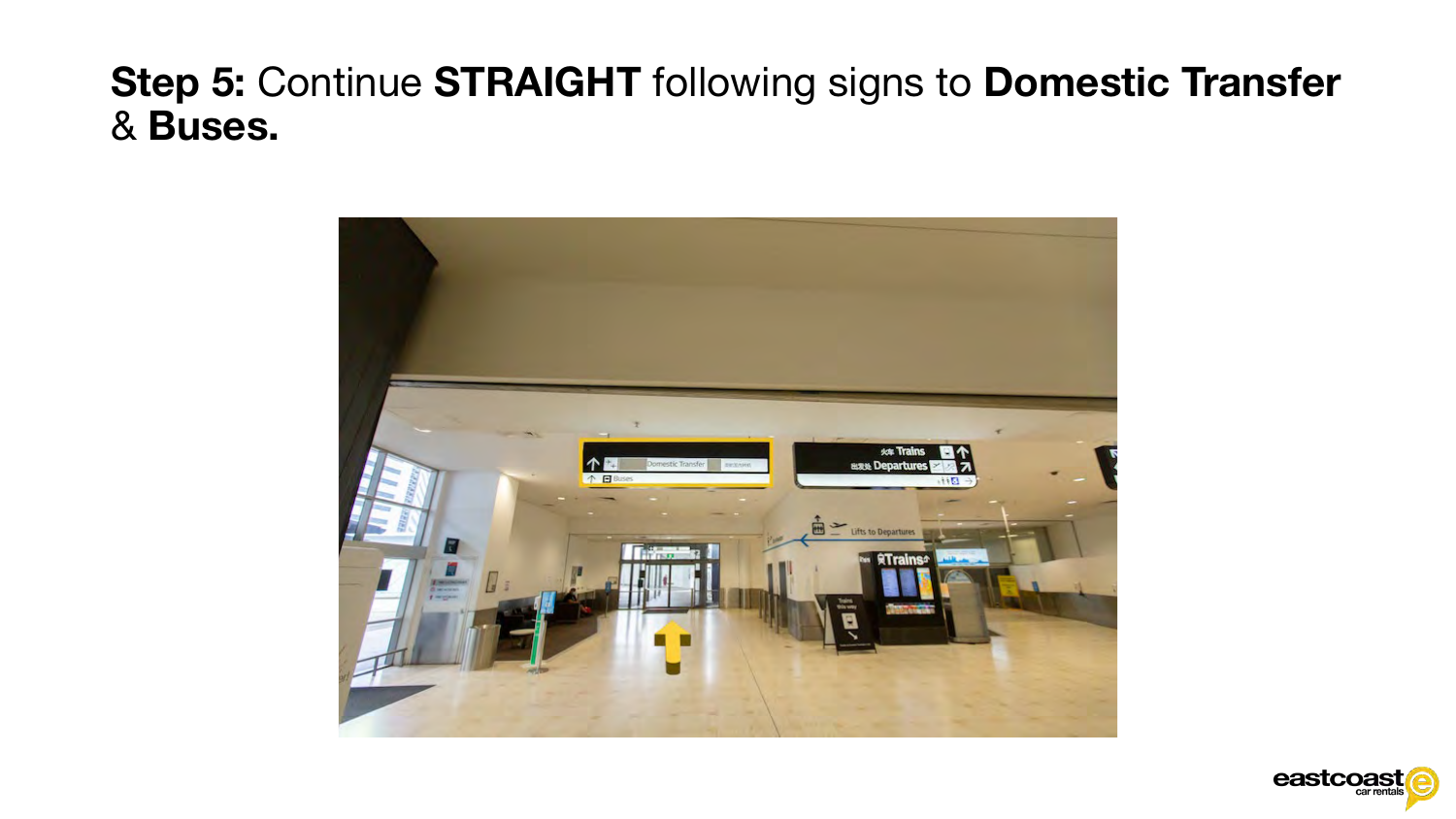# Step 6: Exit the terminal continuing to follow signs to Domestic Transfer & Buses.



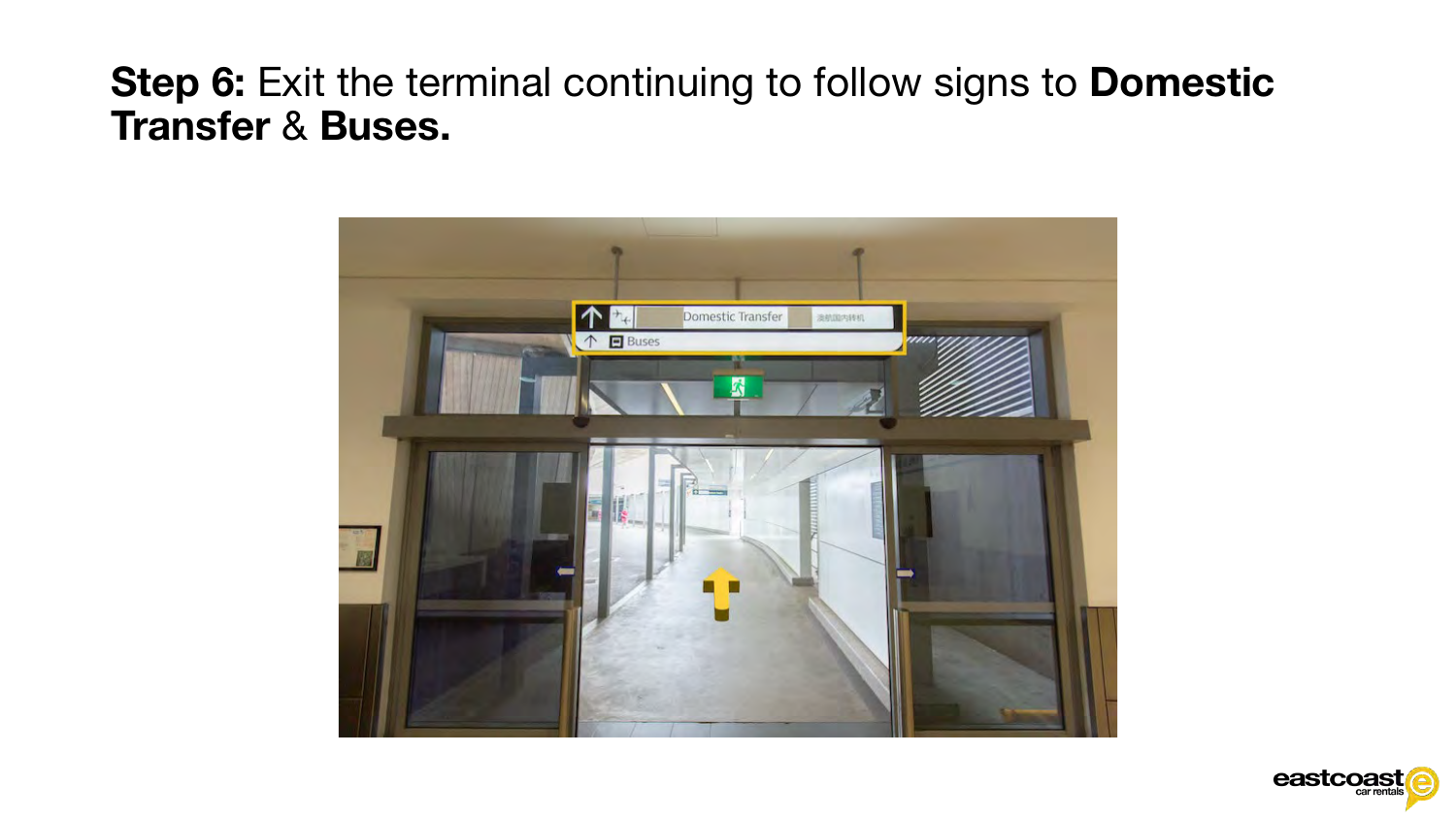## Step 7: Once outside continue STRAIGHT following the sidewalk until you reach Bays 32 – 42.



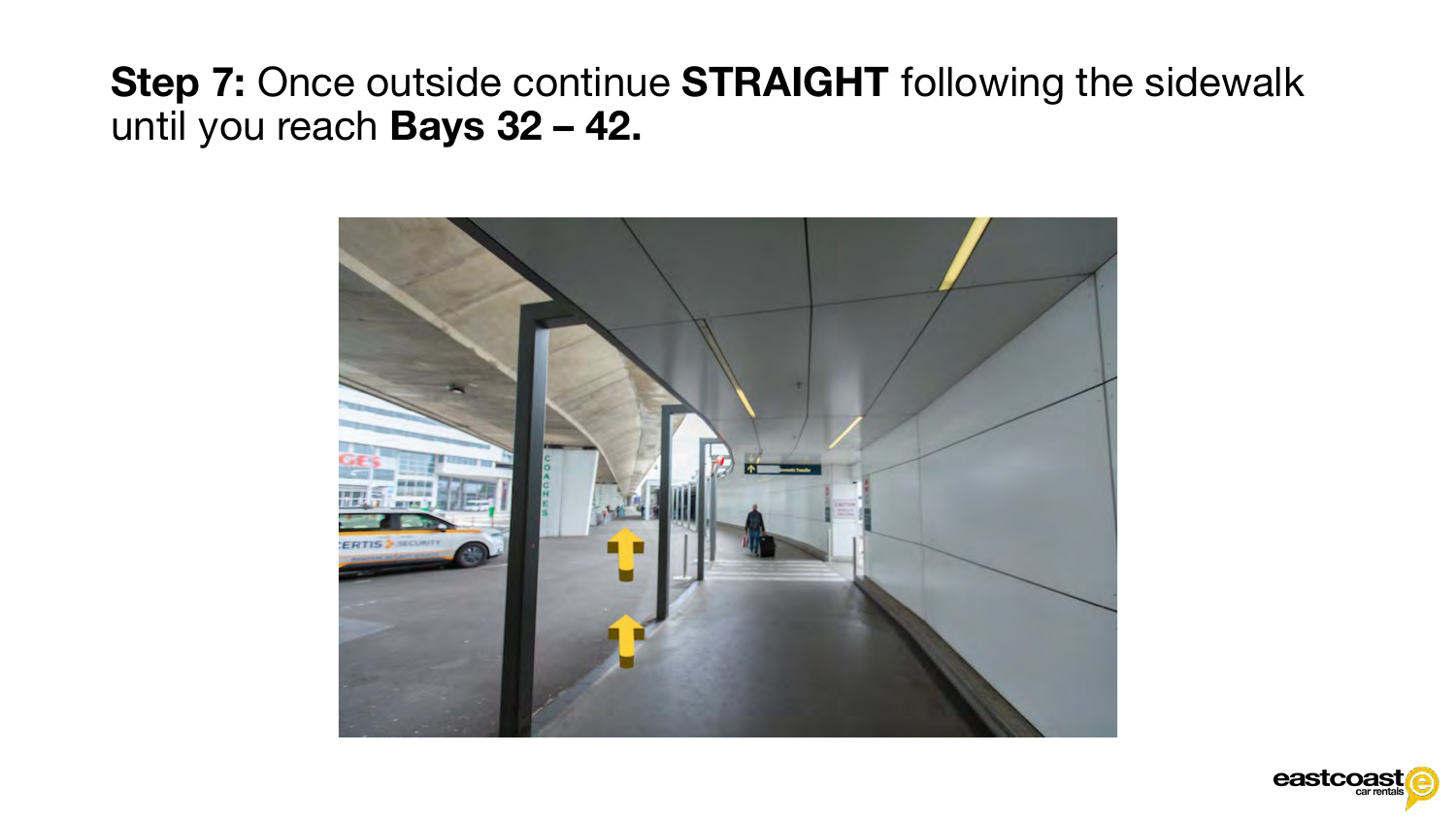# Step 7a: The sign indicating your pickup location will look like this.



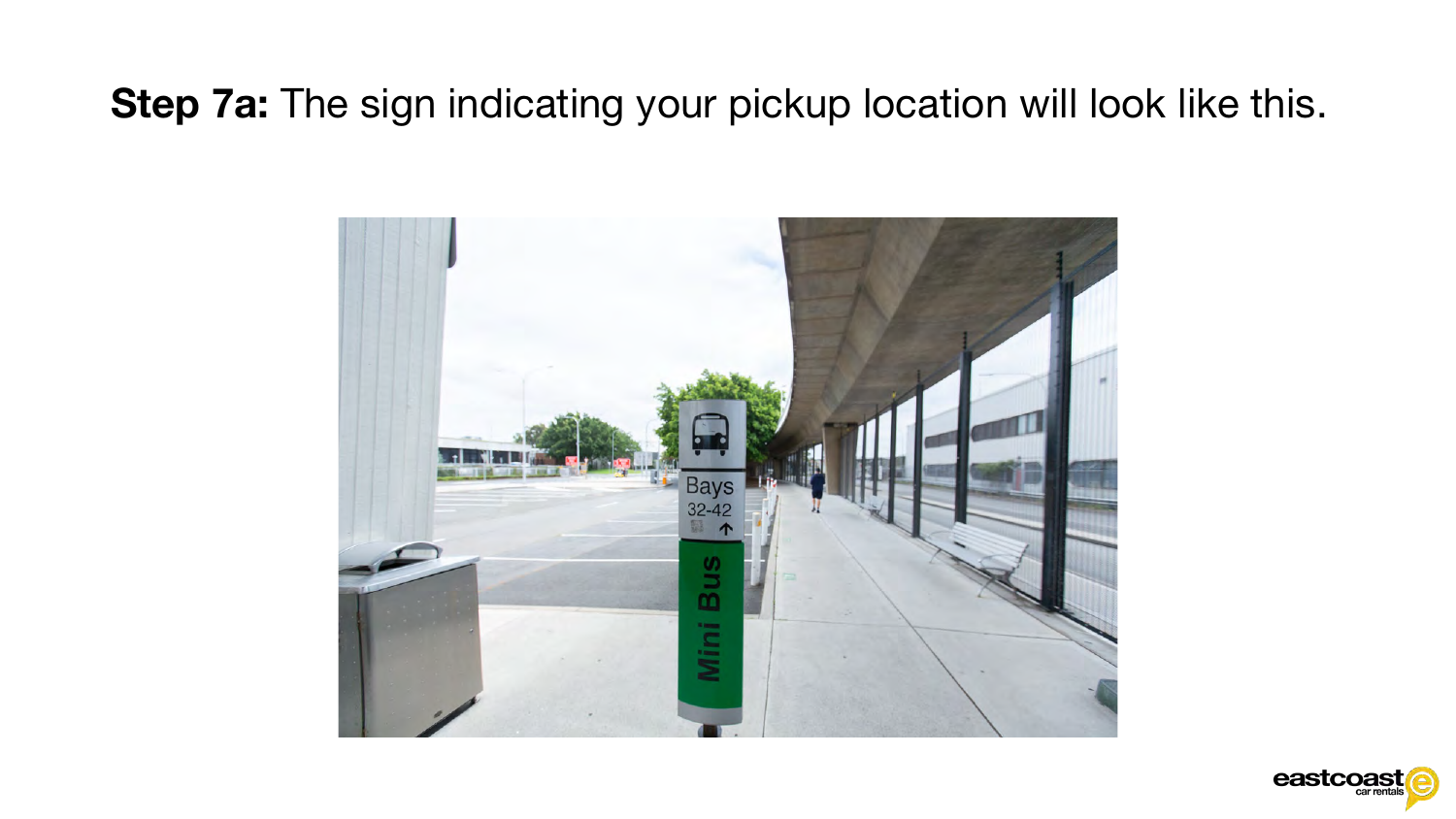# Step 8: Continue STRAIGHT passing the sign for COACHES on your left.



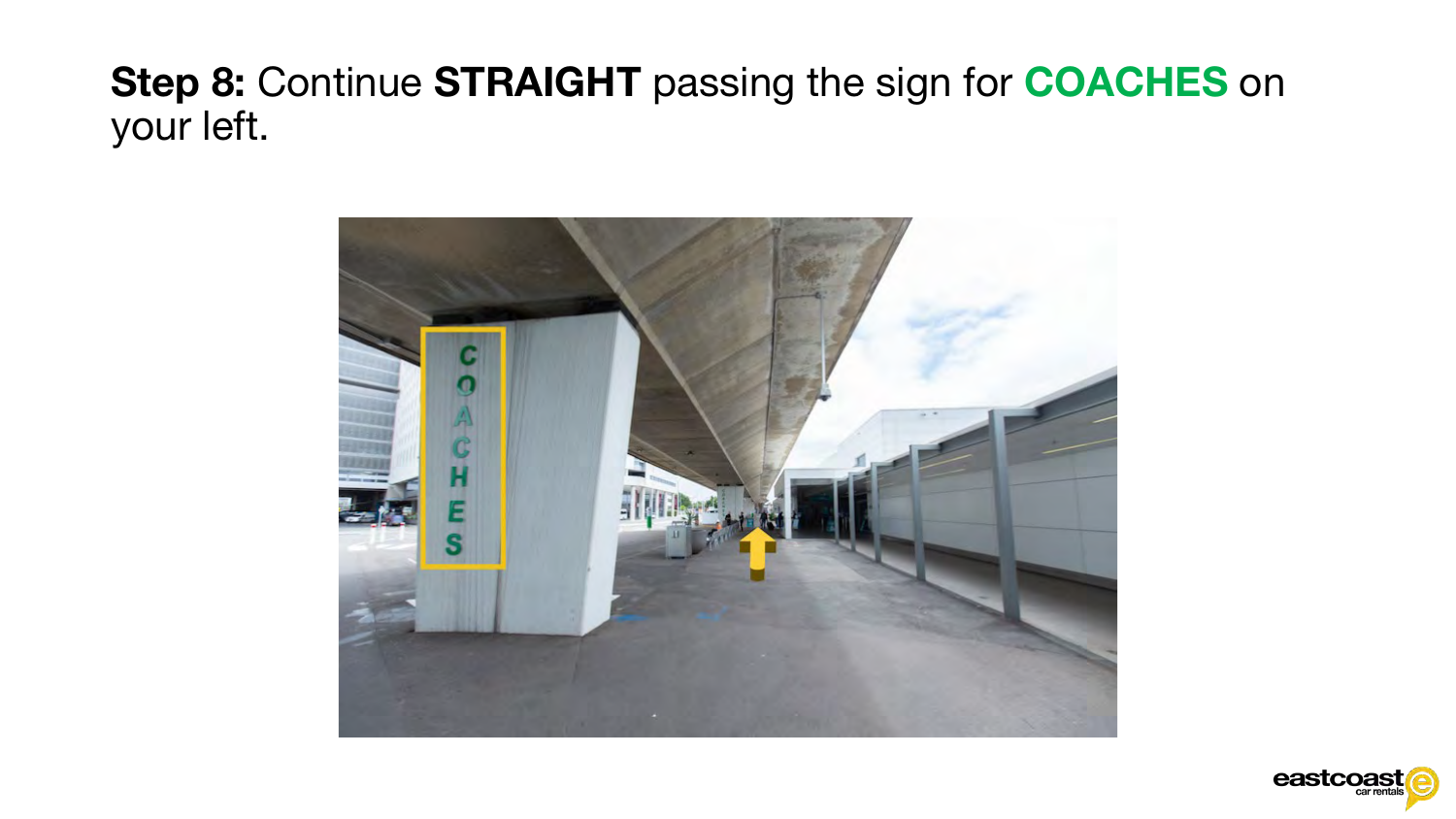# Step 9: Continue STRAIGHT passing the sign for SHUTTLES on your left.



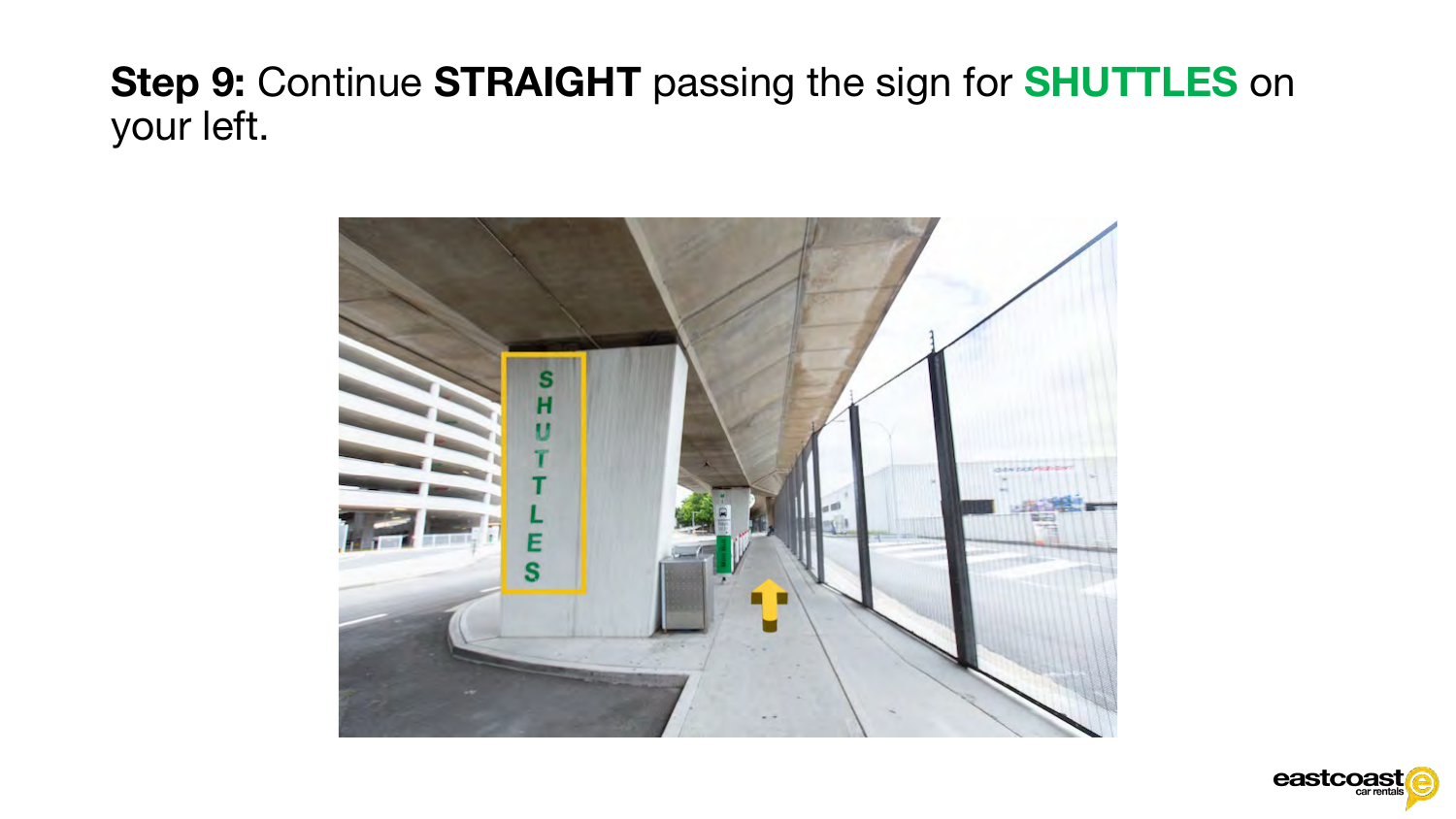## Step 10: Nearly there! Continue STRAIGHT passing the sign for MINIBUS on your left.



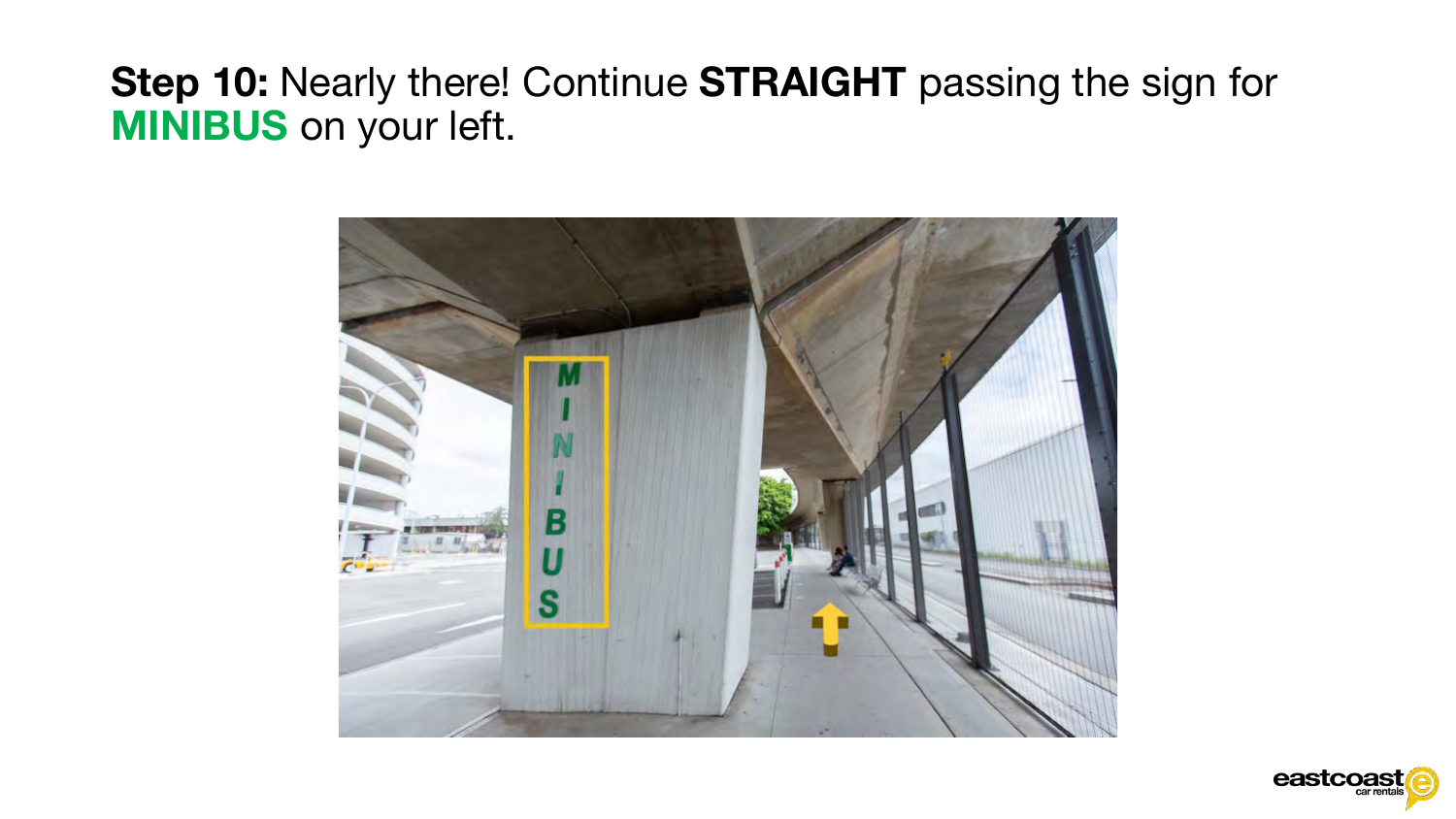# Step 11: Continue past the signs for Bays 32 - 42 - making your way to Bay 34 for pickup!



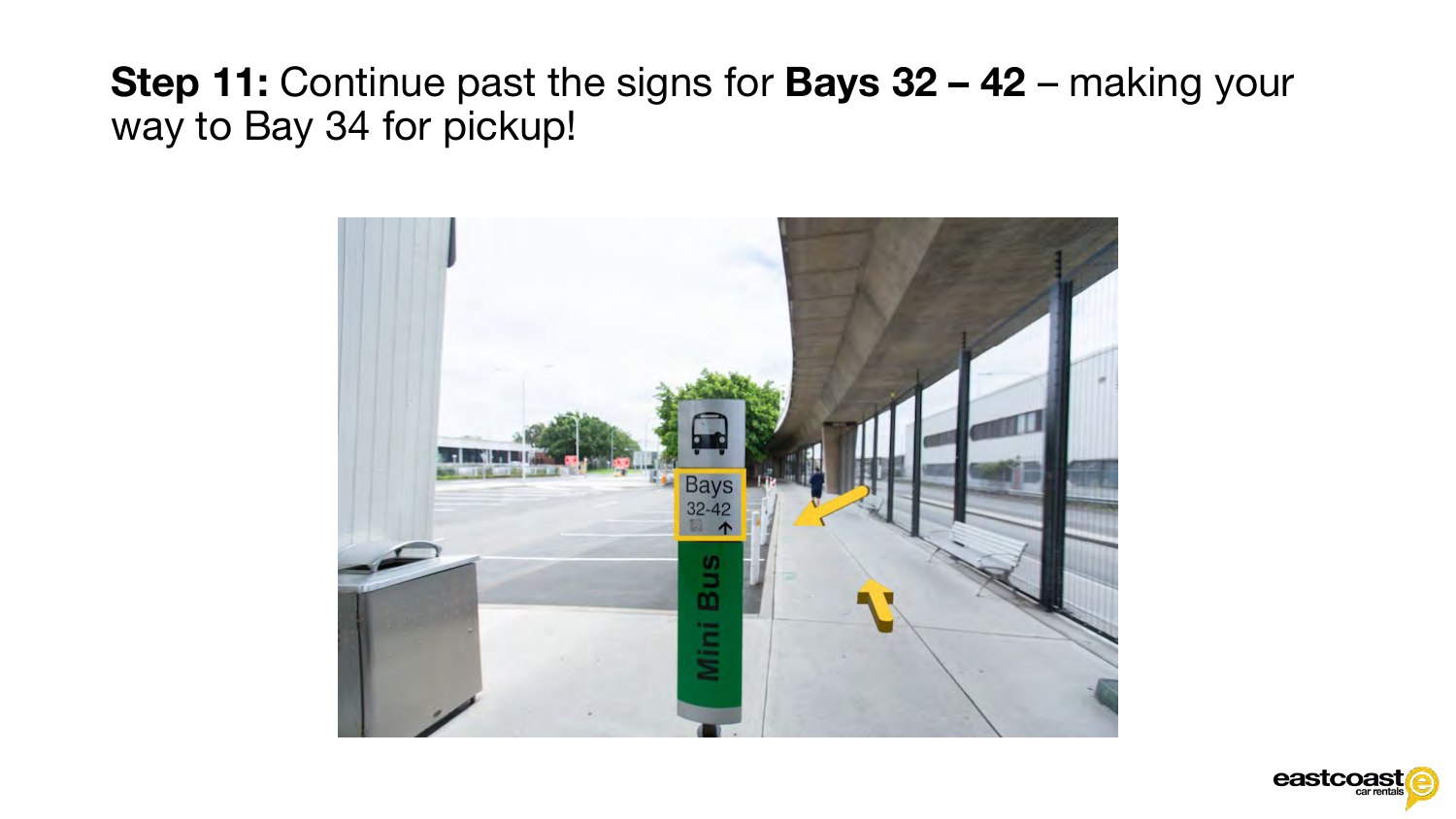# Step 12: Parking bays are indicated by numbers on the sidewalk.